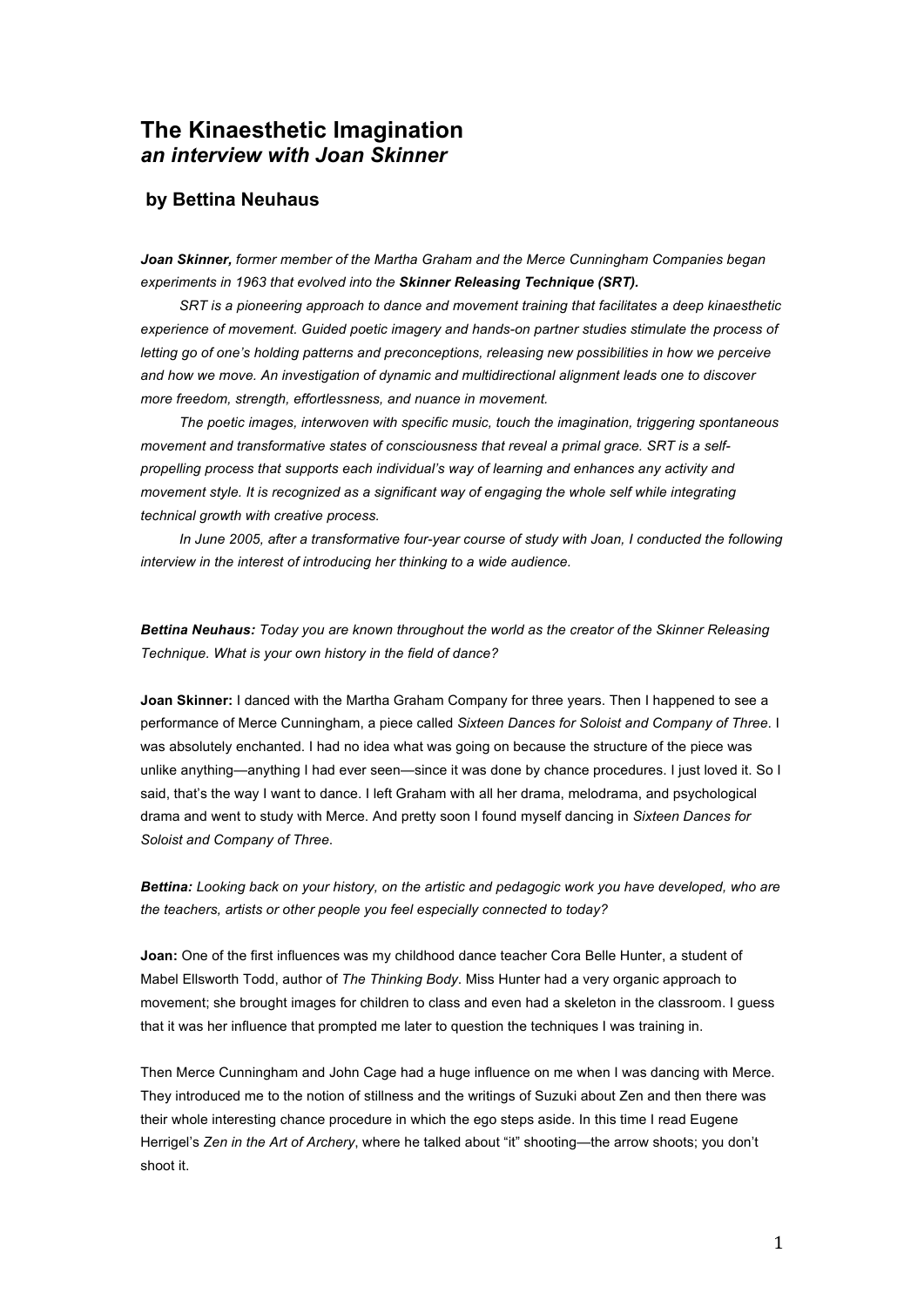The third big influence was the Alexander Technique. While dancing with Merce, I had a back injury and started to work with an Alexander teacher in NY. Its principles were again making sense because they were organic and that took me back to my childhood experience of moving. The main thing I got from the Alexander Technique was the notion that no one part of the body compresses against another part of the body, which I use in Releasing. Well, the Alexander Technique allowed my injury to heal and I was able to go back and dance, which I thought I was not going to be able to do anymore.

### *Bettina: Where would you say your own work started?*

**Joan:** While I was dancing with Merce, I began to work alone at home. I set up a barre in my apartment and put mirrors on both sides of the room so that I could see myself from different angles. I was questioning particularly the techniques that at that time forced one part of the body against another. The words that you heard so often were "grip, hold on, and pull up." I wondered how you could grip, hold on, and pull up and breathe the way I thought nature intended. So, I was searching for solutions that were more organic.

After I left NY with an infant son I began to work alone for three years. I took the Alexander principles where you don't grip anywhere or hold on or pull up and attempted to apply them to a ballet-barre at home. I was trying to find that balance without gripping and began to work kinaesthetically. Gradually the barre itself broke down, and eventually I did find that kind of multidirectional balancing that we use in Releasing.

Then I started to teach traditional modern dance at a university. I wanted to share something of what I had learned and I searched for a way to convey some kinaesthetic information. In my own practice, while lying on the floor, images began to come that I could try on the students. The first image I gave them was *a marionette string at the top of the head*, from which they hung and were suspended. They took to it to my surprise. They would go across the floor doing their modern dance sequence with their strings, and would laugh and say, "I lost my string when I turned," or "I lost my string when I went into the air." They really were developing their self-awareness, their perceptual awareness on a kinaesthetic level. I was surprised about how much they took to it. So that gave me courage to try something more.

#### *Bettina: What is Skinner Releasing Technique?*

**Joan:** It's complex; it has different dimensions and facets. It started out as a dance technique because I was a dancer and I was teaching dance students. I think it has grown to be much more than that—and that brings in the way I think about dance. I think of dance as much broader and deeper than professional dancer's techniques. Human beings experience rhythmic movement in the womb, so we are born with an affinity for movement and a sense of rhythm. In my view we live our lives through the medium of movement, even in our sleep; the breathing moves, the heart beats, the blood circulates and the eyelids flutter.

I like to think of all movement as dance or it could become that, if human beings could experience moving with a kind of sense of harmony. And a common writing of students in SRT is something about "feeling a wholeness, feeling integrated, feeling at peace with myself." A big part of the technique is getting in touch with hidden tension patterns and letting them go. We are opening up ourselves to merge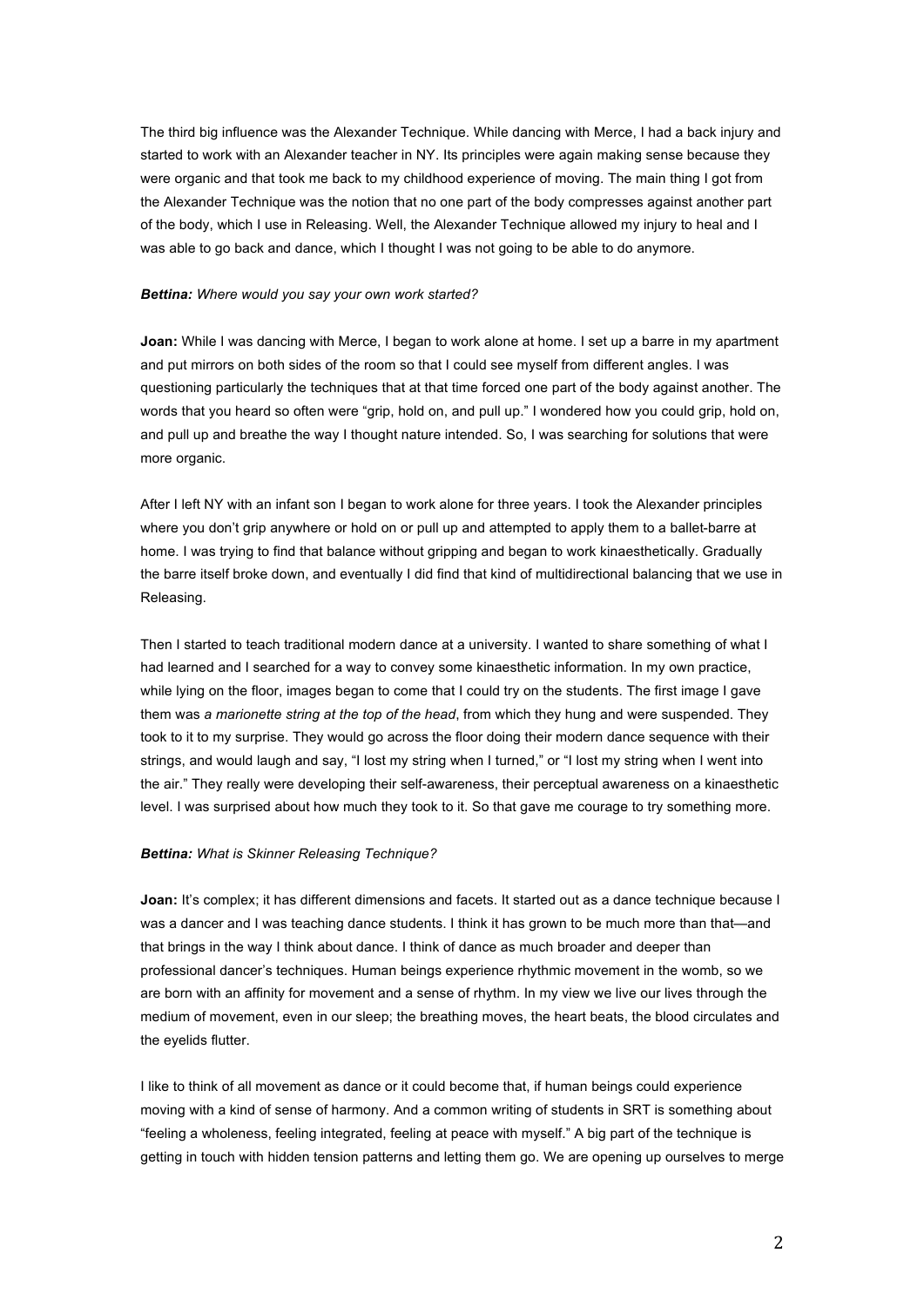with energy that's all around us or with that life force that's within us. Releasing is a process, a very dynamic one.

#### *Bettina: The stimulation of our personal imagination and a sense of poetry seem to be the core of SRT.*

**Joan:** Absolutely—it wouldn't be what it is without the use of imagery. It's the core. When I was searching for ways to convey kinaesthetic information to these students I would lie on the floor, do my own practice, and images just came and came. These images are poetic, but I don't call them poems, I call them "image clusters."

The philosopher Suzanne Langer wrote about the image, and said it is *"a mental picture of something for our direct imaginative grasp."* The language of images is vast if not vaster than the language of words. Plus, the image has a great capacity to communicate such nonverbal information as kinaesthetic data. And as the Italian psychiatrist Roberto Assaggioli said, *"the image is perceived through the intuition rather than through the analytical mind."* This is an important feature; with the intuition one absorbs the image and perceives it instantly in its totality.

In Releasing, the imagination and the physical self are totally integrated in movement. The physical self works kinaesthetically and the imagination is focusing on an image, which can be a metaphor for a technical principle. And because the imagery is poetic, it kindles the imagination of the individual and stimulates the student to move with that technical principle and his or her own imagination. Thus technique and creative process are integrated in this technique. The individual receives the image and the energy inside it, and then eventually one merges with an image and becomes transformed by it. This becomes another reality. It becomes so real that one can become the image.

*Bettina: Many images in SRT are related to nature. For example, there is an image in which the breath transforms into white mist and spirals throughout the limbs. What role does nature play in your approach?*

**Joan:** I always felt very close to nature as a child, and it was always very much part of my life. I am fascinated by the fact that everything in our environment is in motion and the movements are rhythmic, pertaining to their function rather than to time. You can think about the earth moving around the sun, the earth itself is spinning, and there are the tides, and night into day, the cycle of the moon, the seasons. I believe that human beings are part of nature and that's why I think nature images are so important in this technique.

*Bettina: Looking at the different images you use I find it surprising that they tend to be expressed briefly and in simple words but at the same time they open up the imagination so much.*

**Joan:** I always have loved poetry from childhood on. But when I went to graduate school I took a course in Japanese literature and I was introduced for the very first time to the Japanese haiku. That just struck me right away. I collected these different haikus—and there you have the brevity and the sort of reverberations that come from it. The haiku has been a huge influence on the shaping of my image clusters.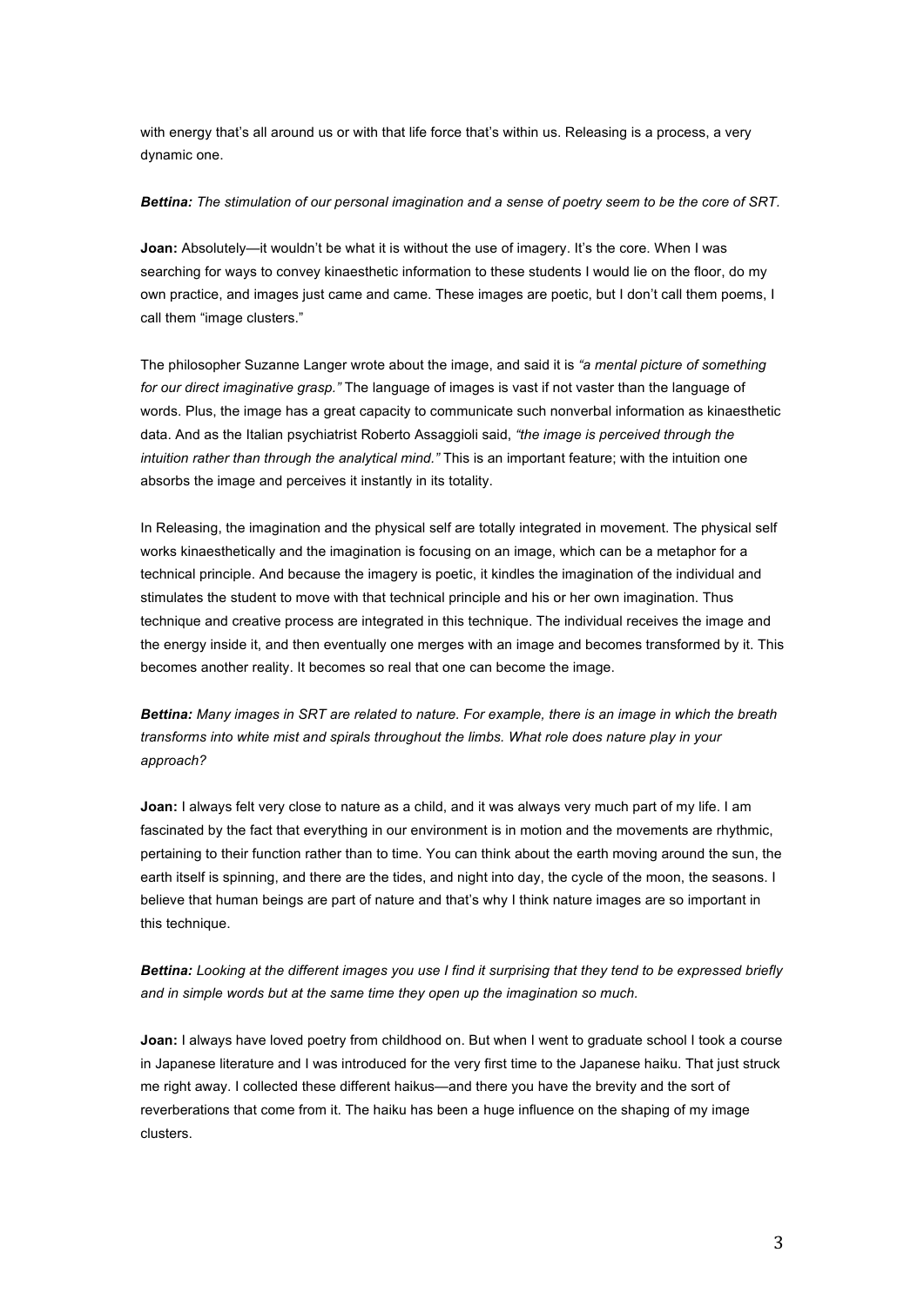#### *Bettina: What is your purpose when you shape an image?*

**Joan:** There are different kinds of images. Some of them are very specific, like the marionette strings, and some are called "totalities," like the "pool-totality" or the "rain-forest-totality." At some point I felt the need to take the students away from themselves and to encourage some kind of loss of identity or disorientation. And that's what the totalities do. They submerge the individual in something that's larger than the individual, they provide that opportunity to give up one's self-identity momentarily so that one can experience something other, and more, perhaps.

#### *Bettina: What are the main principles in SRT?*

**Joan:** There are so many—a major key is the principle of allowing, instead of controlling to make something happen. There is the principle that no one part of the physical self compresses against any other part or segment, which facilitates maximum freedom for movement. Further, the technique encourages the allowing for "it" to move rather than the self making the move. We cultivate autonomy of the skull, the arms, legs… and the breath. We focus on harmonious alignment that is always in flux and that includes the principle of multidirectional balance, as everything relates to and counterbalances everything else. Then economy is another principle where we cultivate that less is more, which has to do with effort—effortless effort.

## *Bettina: In many dance techniques it seems like we're learning new vocabulary, new capacities… How about SRT? Sometimes it feels like it is more about allowing an "old knowledge" to reappear?*

**Joan:** We talk about the technique "peeling away layers of programmed behavior and thought." We tap into essences of who we really are. So, I do feel that we are tapping into a primal state of being that has always been there. But perhaps we just get disconnected from that due to the stresses in our life, especially the pressure of growing up, trying to please parents, please teachers, succeed, and compete. You call it "old knowledge"—I just call it a "primal state."

#### *Bettina: What do you think a dance technique should give to a dancer today?*

**Joan:** I think, in general terms, freedom. I'm guessing that it would be a purpose of any technique to make it possible for the individual to be as expressive as that individual could be. And I think SRT does that. I like to think that this technique facilitates the learning of any mode of moving. It also frees the individual to realize their full potential for expressing whatever they want to express coming from their own imagination.

*Bettina: As a last thing—I'm always touched by the amount of curiosity, openness, and availability with which you engage with all the different people that come to your training; especially the young generation.*

**Joan:** I think what fascinates me is watching people in class—I love to see them peel away layers of prescribed behavior and prescribed thoughts to discover who they really are. And you see it when it happens. The people are discovering something. And they change. They look different; they have more strength, they have more serenity, and they just look different because they're no longer programmed.